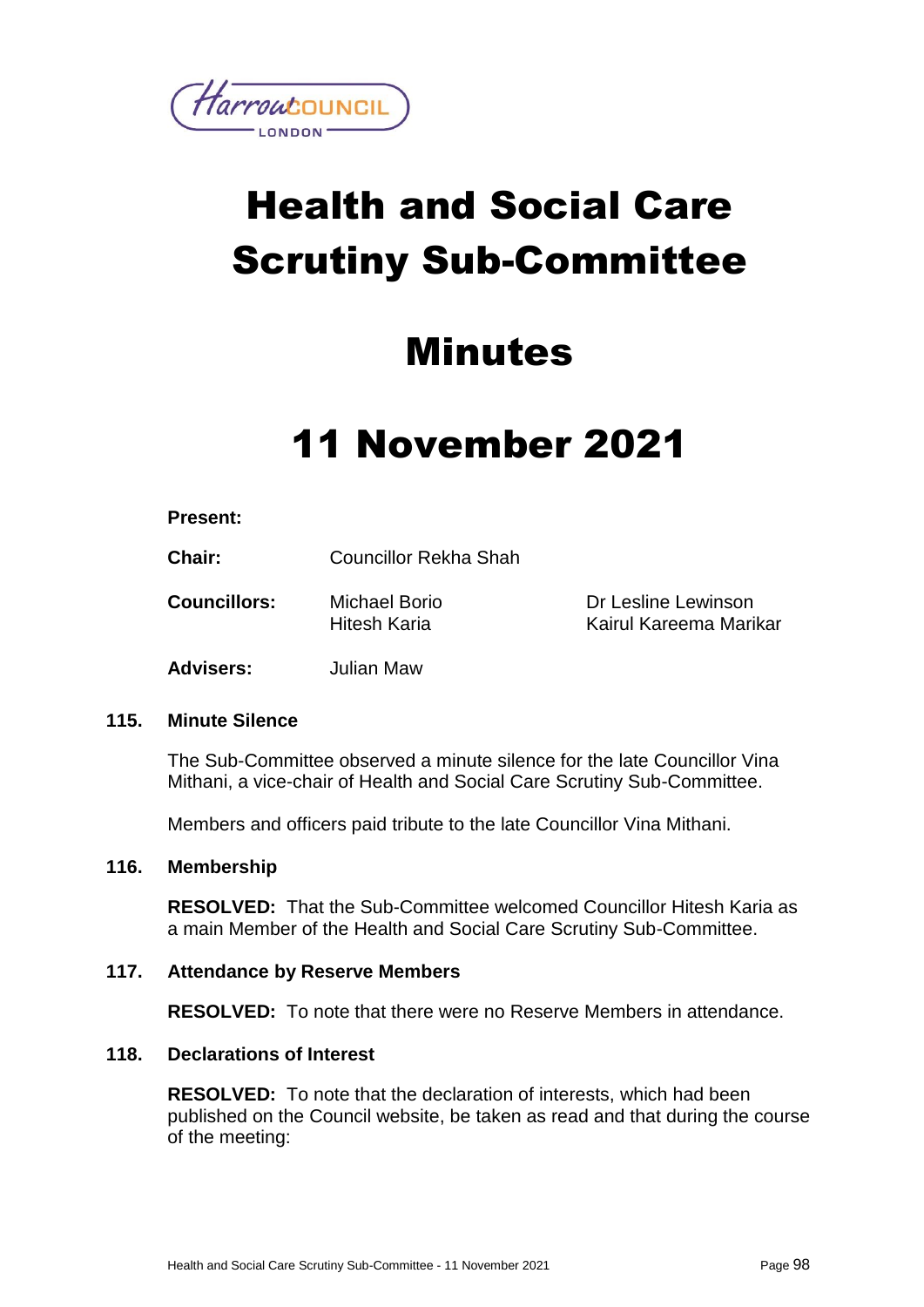- (1) Councillor Kairul Marikar, a member of the Sub-Committee, declared a nonpecuniary interest in that she worked for Hertfordshire NHS Trust and CNWL NHS Trust. She would remain in the room whilst the items were considered.
- (2) Councillor Michael Borio, a member of the Sub-Committee, declared a nonpecuniary interest in relation to item 10: Covid and Vaccinations Update for Harrow in that he worked for the Department for Education. He would remain in the room whilst the item was considered.
- (3) Councillor Hitesh Karia, a member of the Sub-ommittee, declared a nonpecuniary interest in that he was a Director of a domiciliary care company. He would remain in the room whilst the items were considered.

#### **119. Minutes**

**RESOLVED:** That the minutes of the meeting held on 22 June 2021, be taken as read and signed as a correct record.

#### **120. Appointment of Vice-Chair**

**RESOLVED:** To appoint Councillor Dr Lesline Lewinson as Vice-Chair of the Health and Social Care Scrutiny Sub-Committee for the remainder of the 2021/2022 Municipal Year.

#### **121. Public Questions**

**RESOLVED:** To note that no public questions had been received.

#### **122. Petitions**

**RESOLVED:** To note that no petitions had been received.

#### **123. References from Council and Other Committees/Panels**

None received.

#### **Resolved Items**

#### **124. Covid-19 and Vaccinations Update for Harrow**

The Sub-Committee received a presentation from Harrow Council's Director of Public Health and NHS staff which outlined the current position with regards to Covid in the borough as well as updating the Sub-Committee on progress with the vaccination programme. The following key points were raised:

 The case rate for London had been generally lower than surrounding areas, with highest rates found in Cumbria, however cases were also high in parts of West England, Bedfordshire and St Albans. As of 5<sup>th</sup> of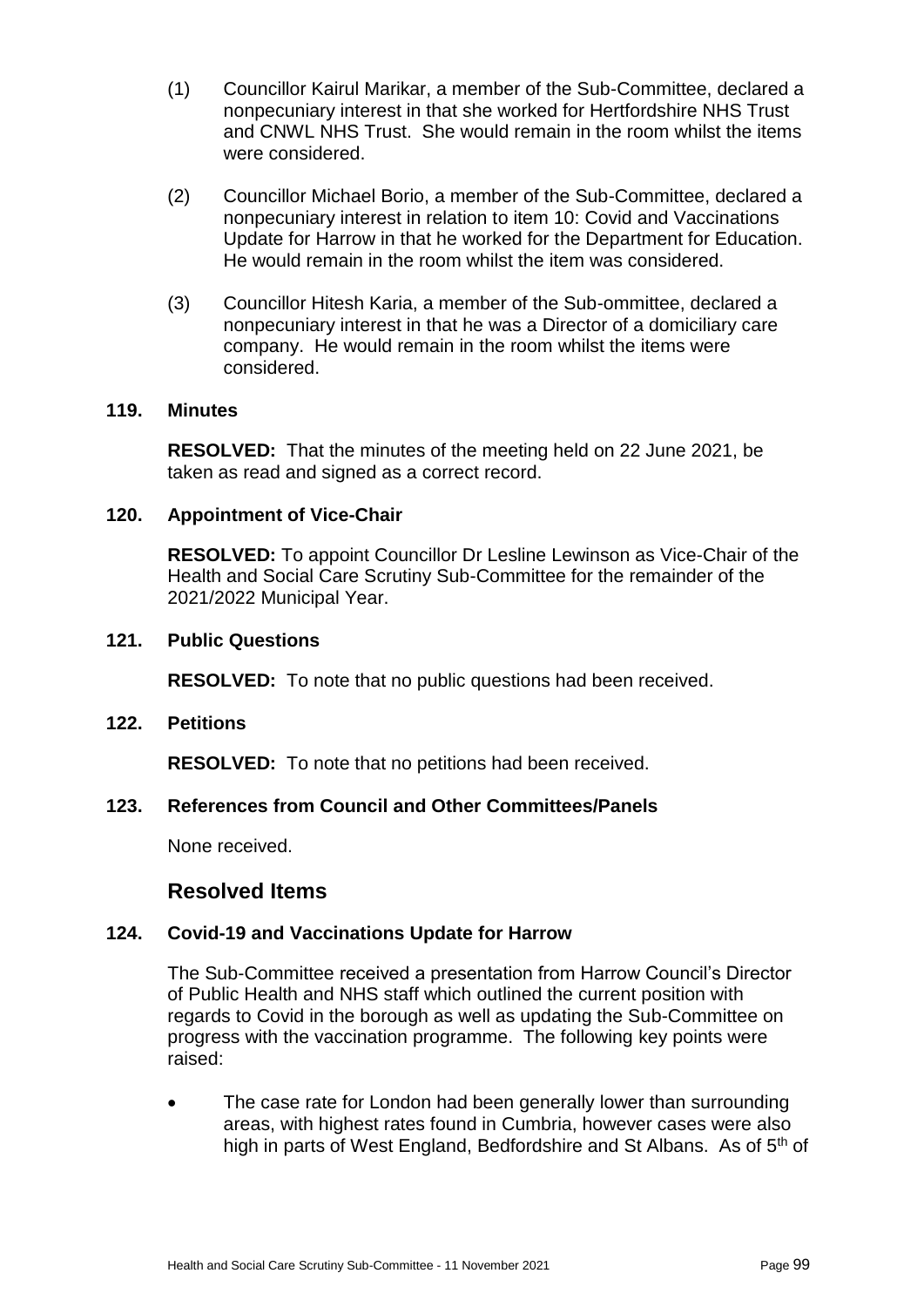November 2021 654 cases had been reported in Harrow in the previous 7 days.

- The 11 16 age group continued to have the highest rate of cases; however, this had halved due to the half term break, this being said the number of LFD recordings had also decreased during this period. However, no significant rise in cases had been seen in any age group.
- Since the 1<sup>st</sup> of October 2021, 70 Harrow residents had been admitted to hospital due to Covid-19, 36 were vaccinated with the majority of the 36 vaccinated were 60 or older. This had shown that those unvaccinated were twice as likely to be admitted with covid. In addition, intensive care data had shown that only 1 in 5 were vaccinated.
- Those that lived in affluent parts of Harrow were more likely to be vaccinated compared to those that lived in the most deprived parts of Harrow, in addition, people of black heritage and people in white ethnic groups had remained the least likely to be vaccinated.
- A local consultation had been planned to find out why people had chosen to have their first vaccination now as opposed to when they were first eligible. The information gathered would be used to encourage uptake of the vaccine, particularly to areas that had a lower uptake.
- That 284,000 vaccinations had been administered within Harrow, where GP practices, pharmacies and vaccination centres had been used for the vaccine to be delivered.
- Primary, mental health and acute care systems had returned to business as usual with the backlog of cases to be addressed a key challenge, whilst the vaccination programme continued.
- A target had been set for community engagement over vaccination uptake to be improved and for a number of approaches to be used.
- More than 75% of Harrow's population had already received their booster vaccination.
- Only 40% of children in north west London had been vaccinated.

The Chair thanked officers and NHS representatives for their updates and asked a number of questions, which were responded to as follows:

 Asked if contingency plans for local outbreaks had been planned as part of the winter plan and what additional ward space and equipment had been identified at Northwick Park Hospital. The Deputy Chief Executive of London North West University Healthcare NHS Trust explained that a winter and contingency plan had been made for the hospital, which included how additional ward space would be created.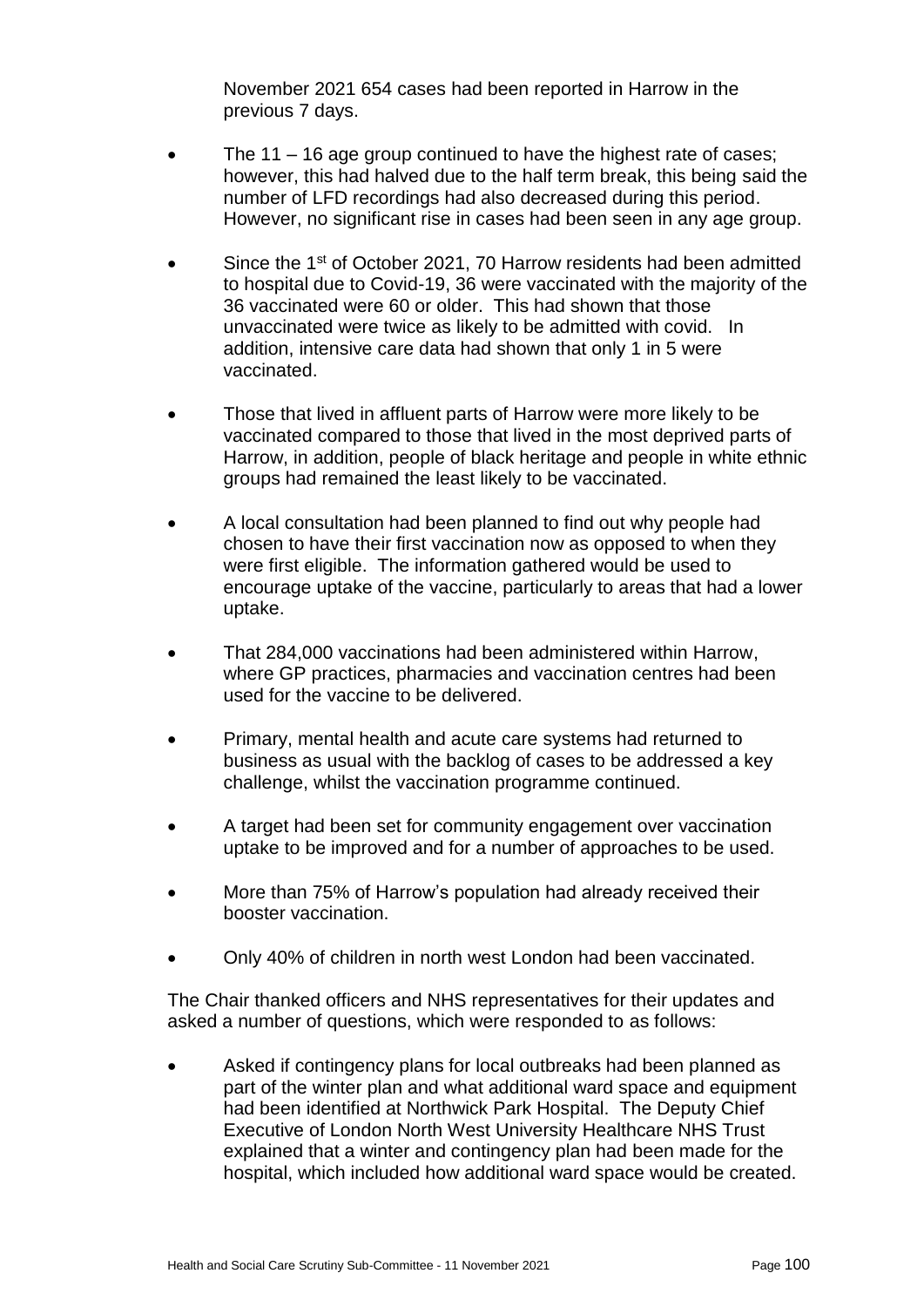In addition, it was planned that some elective activity may be reduced for bed space to be created; for critical care capacity to be expanded and additional funding had been received. It was emphasised that the timely discharge of patients needs to be maintained for bed space to be supported, investment in the discharge team had been made.

The Member asked for further details on how the trust were balancing the demand for planned/diagnostic procedures and covid specific care. An NHS staff member noted that there had been a low number of patients with long-covid admitted and that efforts had been made for the patient waiting list to be reduced. The Chief Executive for London North West University Healthcare NHS Trust added that the workforces needed to be supported and for new staff to be recruited in order for elective activities to continue and to cope with winter pressures as it had been predicted that the situation would get worse.

- It was raised that residents potentially faced information fatigue regarding covid vaccinations and therefore asked NHS staff how this might be tackled such as using key community influencers. An NHS staff member explained that that had been a challenge, however, there were community champions who supported engagement with communities.
- It was asked by a Member if initiatives were undertaken to support recruitment, to which the Chief Executive for London North West University Healthcare NHS Trust noted that work had been undertaken the past 12 months to streamline the recruitment process. There had been a dependency on overseas recruitment, particularly in nursing had been negatively impacted during the pandemic.

London North West University Healthcare NHS Trust's Chief Nurse added that the vacancy rate for trained health care support workers was less than 5%. This was due to a substantial recruitment drive. However it was the recruitment of a highly technical registered workforce. Significant vacancies included: qualified nurses and antitheists where recruitment drives had been planned at a national level and was considered a long-term issue due to the years required for qualifications.

In addition, a mapping exercise had been undertaken that looked at those who worked in healthcare support role who held a registered qualification in their country of origin. It was found that 96 people in the trust who held such qualifications. However, it had proven difficult for these staff members to provide evidence or obtain the nationally required qualifications in maths and English, a pilot scheme had been offered to 14 Afghanistani refugees with health qualifications.

 A Member asked if there were indications to suggest that face to face appointments would increase given that the current infection rate had still been worrying. The Borough Director for Harrow NWL CCG added that some residents welcomed the used of digitised consultations,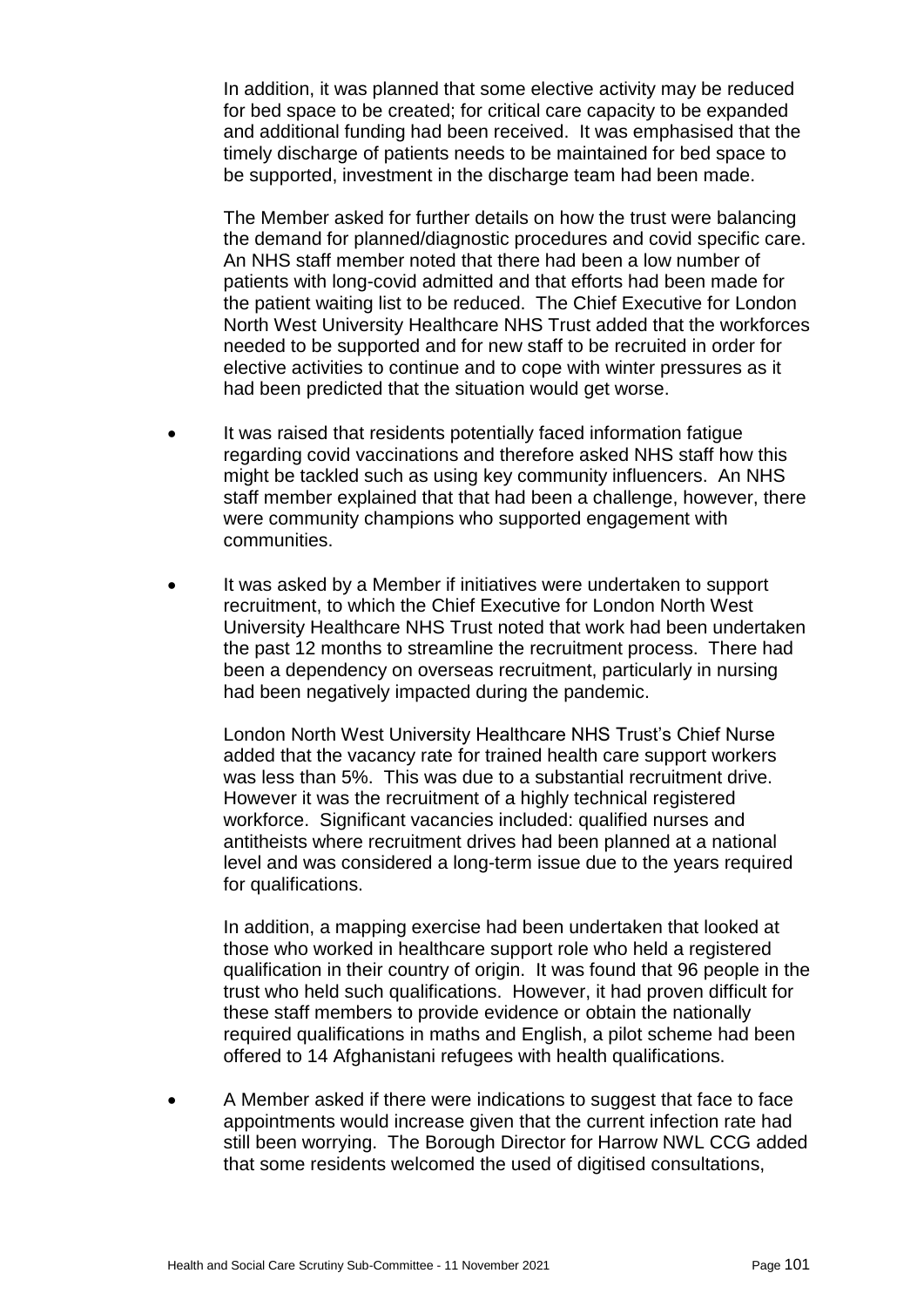however, there were residents who had preferred to see their GP face to face and that plans were underway to increase face to face consultations as the government had set a target of at least 50% of consultations to be in person.

The Member asked if the reduction of face to face consultations had raised the number of A&E visits, to which the Borough Director for Harrow NWL CCG noted that a lot of patients had not wanted to go in to either A&E or their GP practice and that more recently demand had risen in both care services.

- A Member asked why Harrow had not been tendering new agencies and what were the costs of this. London North West University Healthcare NHS Trust's Chief Nurse explained that there was strict criteria in place in order for agencies to be on the NHS framework and that only agencies that had been approved were to be used.
- Concern was raised over the challenges for those who had learning disabilities and for those who were elderly faced when it came to accessing their GP digitally and asked if priority had been given to vulnerable groups when it came to face to face GP appointments. An NHS staff member explained that surgeries had asked residents who were able to book appointments online to do so in order for phonelines to be alleviated for those who were digitally excluded. A patient's records would show if they were vulnerable and therefore the appropriate action could be taken. In addition, surgeries were now open to residents to walk and to speak to a receptionist.

This was followed by concern raised over the consistency of these procedures to support vulnerable patients across all surgeries within Harrow, to which the Borough Director for Harrow NWL CCG reassured that data had been utilised so that weak points of surgeries could be managed.

**RESOLVED:** That the report be noted.

#### **125. Update from the CQC Inspection of Services at Northwick Park Hospital**

The Sub-Committee received a report from London North West University Healthcare NHS Trust's Chief Nurse, which provided an update on the Care Quality Commission (CQC) inspection in April 2021 of Maternity and A&E services provided by London North West University Healthcare NHS Trust (LNWHT) at Northwick Park Hospital. The following key points were raised:

- A CQC visit had taken place at Northwick Park Hospital in April 2021, where two departments were visited: Maternity Services and the emergency department.
- The overall rating for the Trust remained to be "required improvement" however inspectors had noted significant improvements within the emergency department.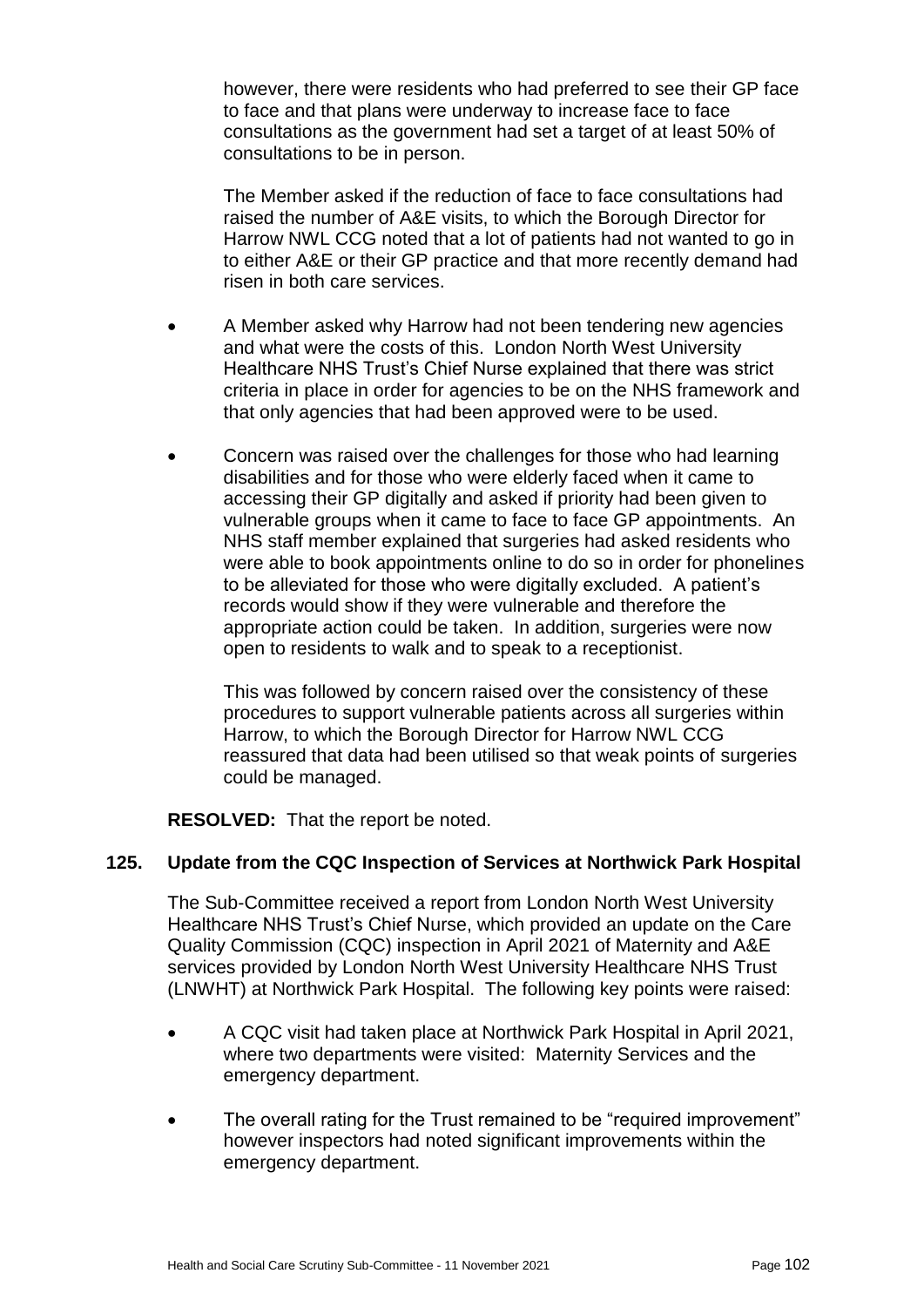- The CQC rated Maternity services as inadequate and had found areas of serious concern. A full improvement plan for maternity services had been developed in response to the issues found. This plan consisted of three themes which were: workforce, culture and leadership; women-centred care and safe, effective care.
- Improvements had been made to their systems and processes at Northwick Park Hospital, in addition a new leadership team had been introduced which had made a positive difference.
- Freedom to speak up champions were introduced which had given staff who might otherwise had been afraid to report concerns. In addition, a zero tolerance of bullying stance had been taken.
- The maternity improvement plan was reviewed on a weekly basis, the internal maternity improvement group would meet on a monthly basis ensuring the plan would be delivered. The ICS had operated a fortnightly check and challenge meeting within the Maternity ward which had since moved to a monthly meeting.
- A priority remained for appointments in key leadership posts to be made. In addition, an organisational development plan had been implemented in order to support and nurture teams. However, vacancy rates remained a challenge and were highlighted to be a long-term issue.
- Progress had been made and there was a focus for long-term strategic plans to be implemented for success to be ensured.
- General feedback from the CQC had been received and included improvements in staff attitudes, behaviours and morale were to be seen. Significant improvements in documentation were also noted and that it was recognised that changes made were required to be embedded into their structure.

The Chair thanked officers and NHS representatives for their updates and asked a number of questions, which were responded to as follows:

 A Member noted that it was good for some progress to be seen but aware that more work was needed. It asked how working cultures differed between departments within the same hospital and what mechanisms were in place to allow for shared learning. The interim CEO at London North West University Healthcare NHS Trust explained that they had identified a need for excellent clinical leadership where there would engagement, staff would be supported and that diversity and inclusion were embraced would have a positive impact on work place culture. It was noted that the new structure in the maternity unit had met these values.

The London North West University Healthcare NHS Trust's Chief Nurse added that a key challenge for improved learning within the maternity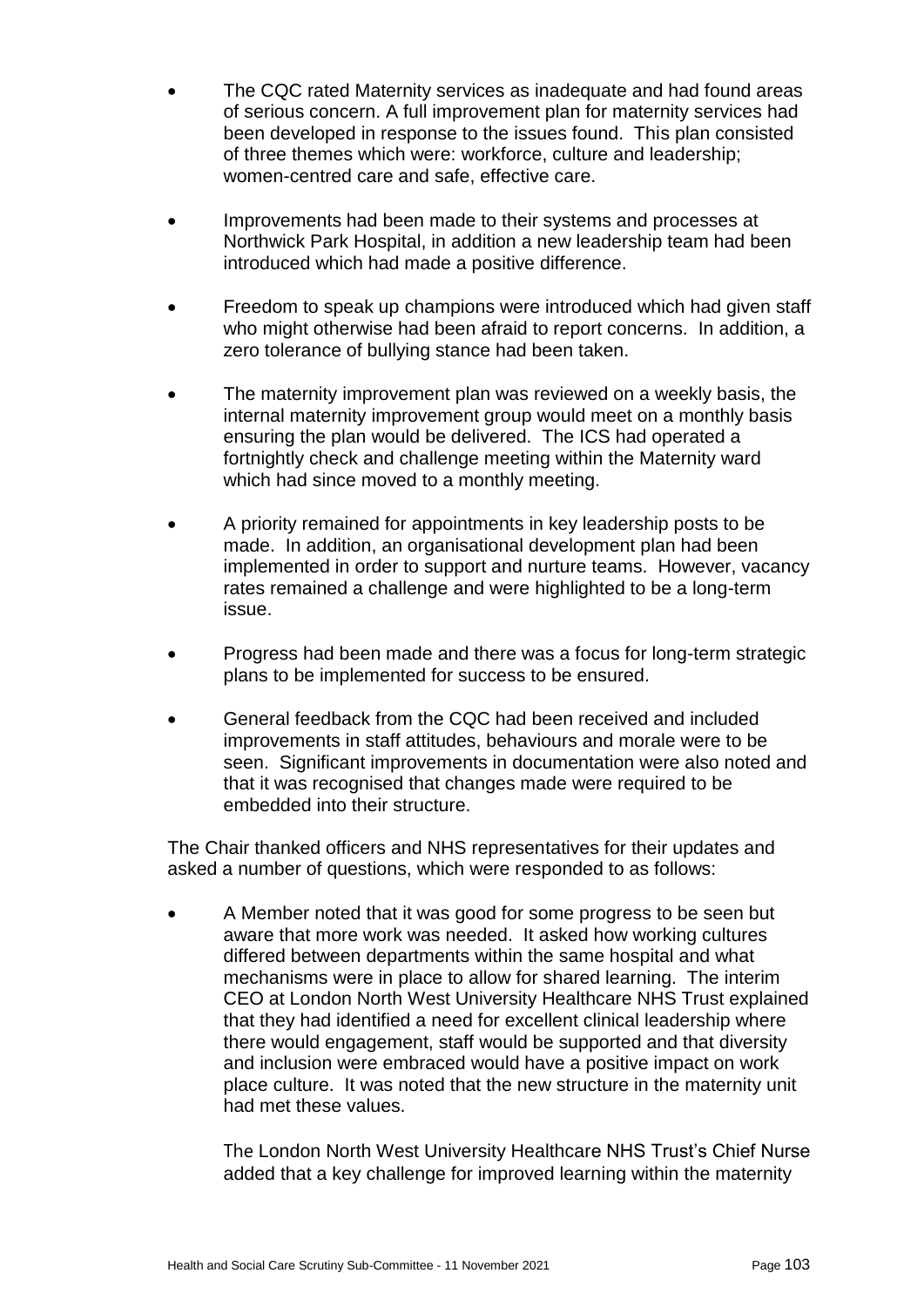ward had been that the ward was geographically isolated compared to other units within Northwick Park Hospital. A buddy system for maternity ward based matrons to shadow other matrons had been implemented and secondments to other hospitals had been planned in order for learning to take place at different settings.

- A Member asked how the Trust had compared to other Trusts in terms of vacancy and sickness rates within the maternity services. The London North West University Healthcare NHS Trust's Chief Nurse explained that Northwick Park Hospital had high vacancy rates at band 6. However, high vacancy rates were noted to be a London wide issue. They added that turnover had been high but had seen an improvement.
- A Member asked, with the shortage of midwives, had these duties been delegated to other staff. The London North West University Healthcare NHS Trust's Chief Nurse explained that maternity support workers though not qualified midwives had received additional training that was appropriate to support patients. In addition, services had been consolidated in order for safety issues to be managed.
- A Member noted that targets set that could be measured regularly would be of benefit when considering accountability. The interim CEO at London North West University Healthcare NHS Trust explained that a series of metrics had been put into place that were agreed with the service and clinicians, these metrics were reviewed monthly at the internal maternal improvement group meetings, so that progress could be ensured. In addition, objectives had been set for the leadership team and metrics were discussed fortnightly amongst the directorship.
- The Chair asked if there were areas of the maternity service that required more attention compared to other parts of the service, to which the London North West University Healthcare NHS Trust's Chief Nurse explained the triage service and the labour ward had been of focus due to their high risk nature. In addition they noted that community services were in need of modernisation with technology raised as an area in need of improvement.
- The Chair asked how the needs of local residents had been considered with Northwick Park Hospital. The London North West University Healthcare NHS Trust's Chief Nurse highlighted that there had been a need for the language and translation services to be better utilised so that accessibility could be improved.

The Chair thanked the Sub-Committee for their questions and thanked the NHS Staff for their presentation and answers and wished the NHS staff all the best for the future.

**RESOLVED:** That the report be noted.